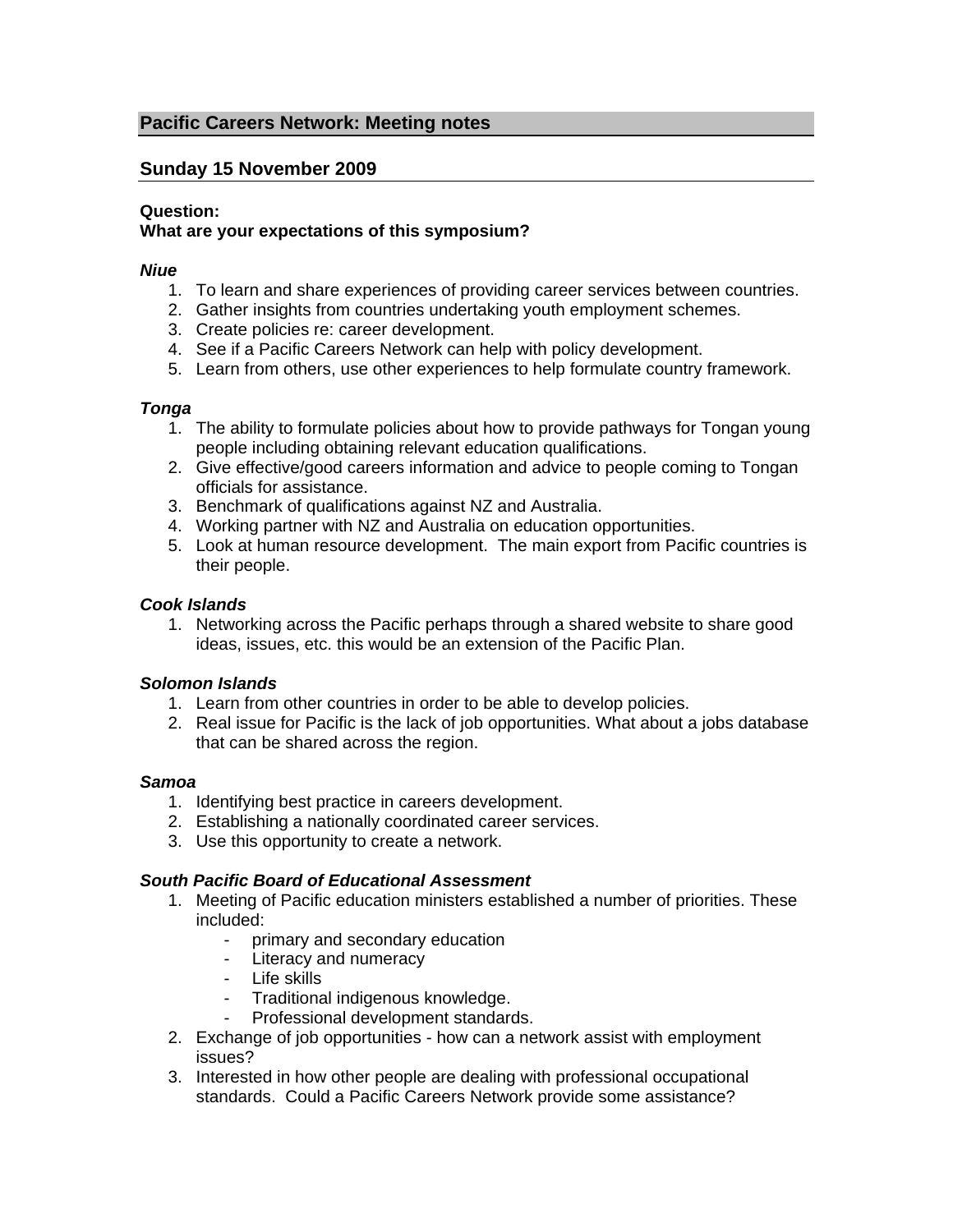- 4. How can we benchmark qualification between Pacific, Australia & New Zealand?
	- Relationship with Career Services
	- How can we improve our employment sector
	- Learn what others are doing out there?

### **General comments**

- **Want a Pacific Careers Network that has relevance to home countries.**
- **EXEC** Links with labour market demands:
	- Develop career pathways for young people
	- Careers that lead to productive employment
	- Facilitate exchange of job opportunities
	- Disseminate information

How can a careers network help Pacific countries in creating career development policy?

What examples are there for delivering effective career guidance?

# **Mon 16 November 2009**

### **Reflections from Sun session**

- Agreement on need for a network
- **SPBEA to be the clearing house for the Pacific Careers Network**
- Need to work on definitions what is "career" across the Pacific?
	- What do the issues mean?
	- Each country has a different context rural/urban
- Need to think about what a network can do that would have impact on the region.

### **Framing questions**

- What do our people want/need from a Careers Network?
- What is our definition of "careers"?
- **How do you conceptualise "lifelong learning"?**

## **Definition:**

- **Start with a working definition**
- We can revisit at a later stage.
- Be mindful that each country has a different context which includes rural/urban differences.

### **Steps:**

- 1. Define (working definition of careers)
- 2. Find out what people want

## **Career Definition (DRAFT)**

A lifestyle concept that involves the sequence of work, learning, community and leisure activities in which one engages in consultation with his/her family through a lifetime.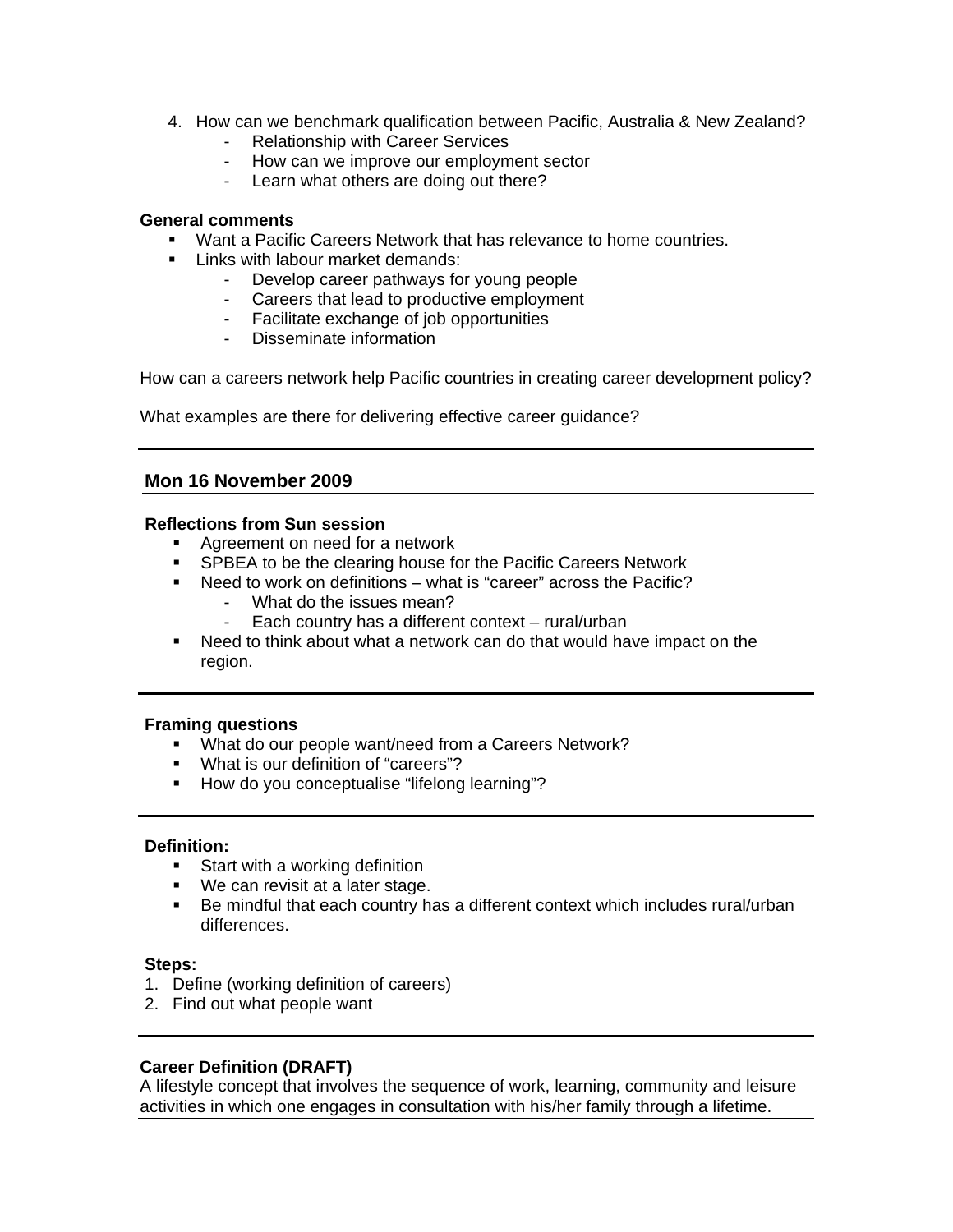## **Small group feedback**

#### **Question:**

Where do we want to get to?

### **The Blues**

Start with a vision

### **Vision**

*"All Pacific Island people to have a better quality of life."* 

### **How do we get there?**

- **Endorse the Pacific Careers Network.**
- Go back to national policies to what out what each country needs. (don't reinvent the wheel)
- Begin developments 12 months from today allows time for national collaboration and prioritization – keep momentum going.
- Establish a secretariat that would co-ordinate activities.
- **Must involve policy-makers at all stages of the process.**
- **Start with small steps first.**

### **The Hurricanes**

#### **Where do we want to get to?**

Start by looking at how the network can be the front end that provides an integrated/easy to use access point for Pacific Island countries.

### **Definition:**

Need to include self sufficiency as part of the Pacific "careers" definition. Definition must include the idea of "lifelong, life-wide and that careers do not necessarily happen in a sequence.

### **What could it look like?**

### **Purpose:**

Pacific Careers Network to:

- Support, enable, facilitate Pacific countries in Policy development
- Customise services to each countries' need (scale/proportion)
- **Introduce policy sectors in each country to the idea of career policy approach**
- Pooling resources to develop resources regional as well as national programs
- Assist with coordinating ministries and agencies

### **Sustainability**

- **Funding needs to be identified as part of an effective Pacific Careers Network**
- Need to link in with long term national commitments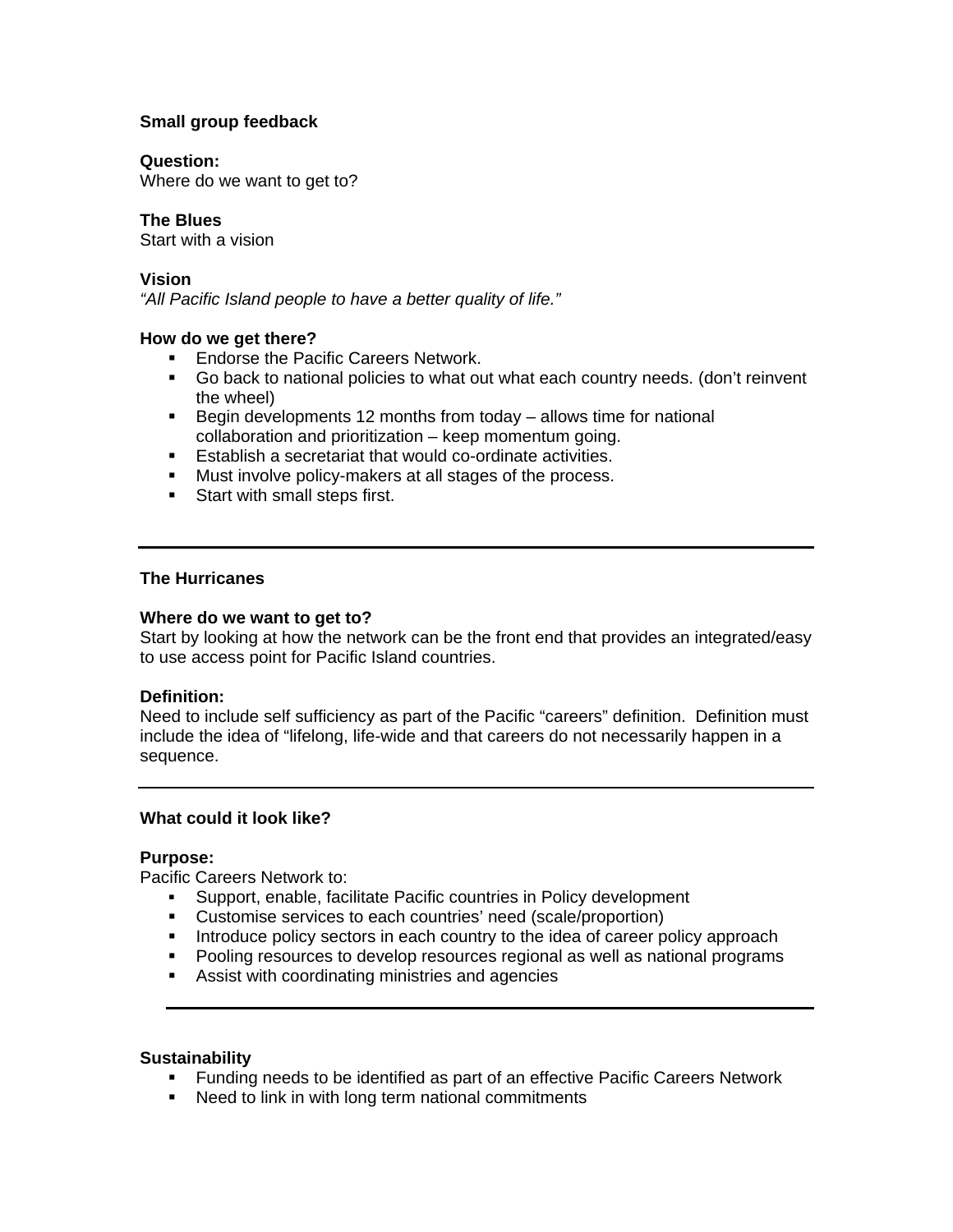- **Must involve policy-makers at all stages of the process**
- Establish a secretariat to coordinate activities small steps first
- Go back to national policies to find out what they need don't reinvent the wheel

### **General discussion:**

Each country has its own priorities this needs to be taken into consideration when establishing a Pacific Careers Network.

For example:

National priority for Niue is to retain skilled people

There is a need to balance

- ideal vs. reality
- policy vs. actual (in the village)

Pacific countries are in early stages of career development. We need to look at how a network could have an impact on the region. Need to look at the issues and what they mean for each country.

### **Careers that is relevant to Pacific**

We need to remind ourselves of our individual country's strengths and existing systems that we can use to leverage off.

For example:

- Matai system in Samoa provides a mechanism for social cohesion.
- There are systems in place at the village level
- We focus on the collective not individual
- There is a need to look beyond career as a job or short term goal. It must look at other aspects of Pacific life.
- **Traditional concept of Career development is about formal employment, there is** a need to include the non-formal sector. This means redefining careers to reflect
	- Long term
	- Lifelong learning
- Contextualise careers in the Pacific

### **Policy development**

There is a need to develop career policies. This needs to build on existing structures and national programs. With policy comes the need for programs to be sustainable. There have been too many examples of programs being set up in the Pacific that fall over one funding ceases.

Other topics that were discussed included:

- Shift in approach more focus on trade training
- **Scarce resources**
- Begin regionally then move to individual country which will impact on individual citizens.
- $\blacksquare$  Pooling resources develop policy regionally go on to develop national programs
- **Assistance with coordinating ministries/agencies**